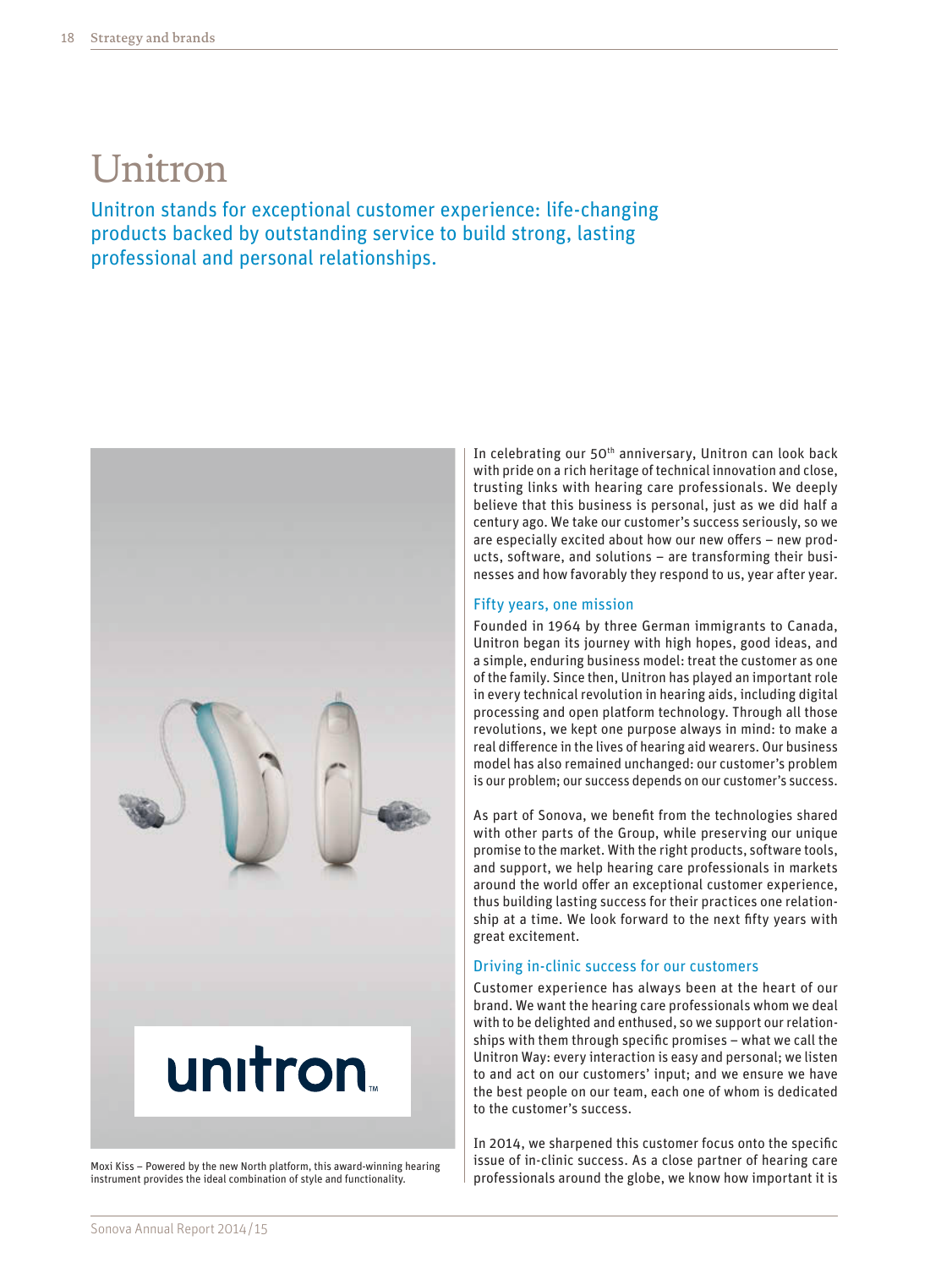for them to be able to create a positive first impression with their clients. Acknowledging hearing loss, seeking advice and counseling, making the decision to wear a hearing aid, choosing the appropriate technology, and finally becoming an advocate referring new customers to the practice – these are all stages in which the human side of the experience is just as important as the technology.

We therefore develop advanced, easy-to-fit products designed from the outset to help build trust between professional and their client by delivering outstanding customer experience. Our Flex solution (see below), unique to Unitron, allows an immediate positive response to the great majority of customer concerns. Our TrueFit fitting software is easy and intuitive to use, so that the hearing care professional can concentrate on the counseling conversation with their client – and it includes a patient-view mode, also unique to Unitron, that lets their client take an active role in the fitting process. Our uHear v2.0, an app that allows for in-home hearing evaluation, provides the next generation of Unitron's original uHear app, the most widely downloaded and used hearing test in history.

#### Flex – Winning customers

An industry first when it was introduced in October 2012, the Flex solution remains unique to Unitron, allowing people with hearing loss to make their own informed decisions about the hearing aid technology they want to use in their daily lives. The idea is simple but powerful: the hearing care professional can easily program a given performance profile directly into any Unitron hearing aid and let their clients take it out on trial to see how it performs in real life. Flex also allows their clients to upgrade an already-bought hearing aid to a new technology level by simply bringing it in to the clinic to be reprogrammed.

Hearing aid wearers are delighted with these features. No other brand gives them the opportunity to "test drive" the hearing aid, trying out the exact combination of advanced features they might need. This delight translates into improved conversion rates, lower returns, and greater adoption of higher technology levels, building a loyal referral base for the hearing healthcare practice.

Flex acts as a key differentiator and as an excellent introduction to hearing care for the "baby boomer" generation, who are just beginning to experience age-related hearing loss. These are savvy, informed consumers who are used to being shown the full range of a product's options immediately and expect to have the chance to use it on trial, whether it's a car, a set of golf clubs, or a hearing aid. Thousands of hearing care professionals are using Flex:trial on a regular basis. In Germany, 78% of Unitron customers report that they use it with the majority of their clients, and 80% say that it leads to improved customer experience and higher sales conversion when added to the consultation process. As one of our US customers put it, "we have to continue to differentiate ourselves and there's no better way than Flex."

#### New products, new platform

Meeting the needs of every customer in every market depends on a broad portfolio of effective, attractive, comfortable, and easy-to-use products. That's why every Unitron product and feature is focused on creating the best possible listening experience.

In 2014 we completed our next-generation product portfolio based on the Era technology platform, with products at all technology levels. Starting in March 2014, we supplied our markets with the premium-level Moxi<sup>2</sup> Pro Receiver-In-Canal and Quantum<sup>2</sup> Pro Behind-The-Ear instruments. The Pro level includes industry-leading enhancements such SpeechZone 2, the next evolution in binaural spatial processing, automatically and seamlessly providing superior results for speech in noise.

And in March 2015, we introduced a new family of Receiver-In-Canal instruments using our all-new platform: North. Based on Sonova's third-generation technology, North extends the boundaries of the possible in delivering natural sound. With best-in-industry dynamic range, clean signal processing, and tightly integrated algorithms, North shapes sound in a way that is unique to Unitron.

It's all about the number-one concern of people with hearing loss: conversation. Being able to chat easily with family and friends, whether in quiet or noisy environments, in small groups or in crowds, is critical for a natural hearing experience. North enables three all-new technologies, SoundNav, Sound Conductor, and SpeechZone 2, working in harmony to let people with hearing loss seamlessly and automatically experience optimal speech understanding in conversations across a wide range of background sounds while maintaining natural sound quality.

North and its market-leading capabilities are available in a new Moxi product family, continuing the award-winning design pedigree of these popular Receiver-In-Canal instruments with three styles and five technology levels. These are supported by practical and easy-to-use accessories, providing versatile tools to support the natural hearing experience that people want.

For the hearing care professional, North enables powerful new uses for the Flex solution. The new Log It All feature lets both the Flex:trial and already purchased instruments communicate with the fitting software to show the time the client spent in each of the seven listening environments for which the North technology is optimized. This gives the hearing care professional essential evidence-based insight that can be used in counseling, making it possible to suggest appropriate configuration and technology levels for each client's individual lifestyle. No other provider can do this. It is a powerful way to deliver Unitron's unique strategic focus on in-clinic success.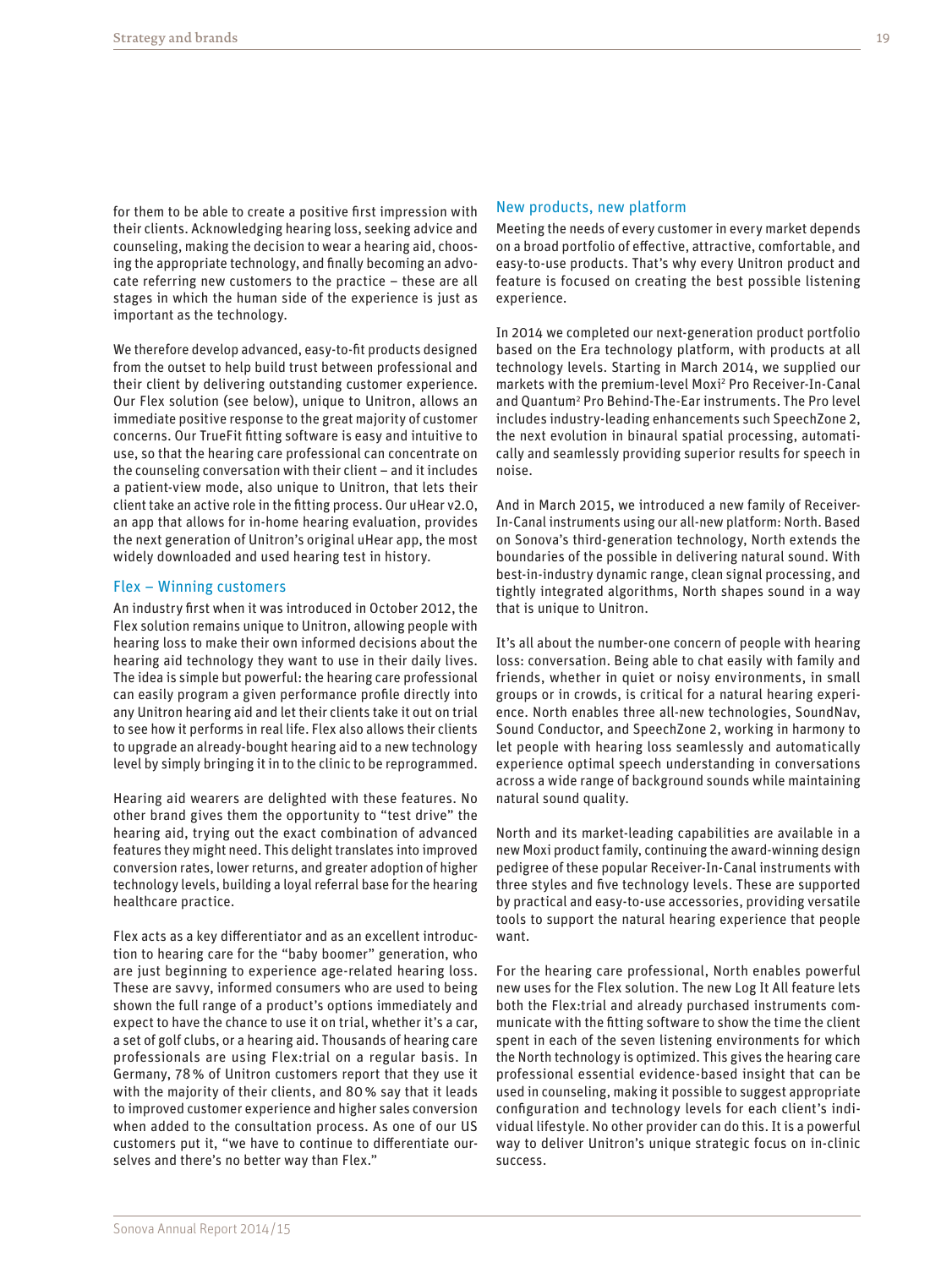#### Customer satisfaction

We continue to expand into new markets, bringing our experience to yet more customers. But wherever we go, our culture remains the same, summed up in the four principles of the Unitron Way. Helping our customers succeed is embedded in everything we do: in the regular surveys we run, Unitron stands out in customer service and people skills. So we are pleased to report that our Net Promoter Score, which measures how likely customers are to recommend us, has grown by 10% from the previous year; that our Customer Satisfaction Index continues to rise, reaching 84/ 100 globally; and that the German Hearing Aid Industry Association (BVHI) survey ranked us first for products and (with Phonak) first for overall satisfaction.

## FOCUSING ON RELATIONSHIPS

Unitron's reach is truly global – with products supplied to 70 countries, 20 international offices and an extensive network of partners. What makes Unitron unique is their decidedly local approach to developing and nurturing customer relationships. Jan Metzdorff, Vice President Unitron of Sonova: "Throughout all the phases of Unitron's growth, neither management nor the employees have ever lost sight of their mission – to design and deliver highcaliber products that help our customers to succeed. We give top priority to our customers' needs and requirements – we are totally committed to building strong, long-term relationships." Unitron's success story began 50 years ago in Canada, and the brand's presence in the USA dates back four decades.

Peggy Phillips, Customer Care Group Lead, has been on board almost since the company began to develop its business in the USA. Phillips has known many of her customers since the early 1980s and she maintains personal relationships with each and every one. Back then, twelve employees were responsible for the entire American market. With a laugh, Peggy comments: "Customer service is very close to my heart. I think some people are born to take on this sort of career."

Two hundred employees now work for the business in the USA, and Unitron numbers among the nation's leading hearing instrument brands. Unitron's success is underpinned by a constant flow of new and innovative products that are focused on achieving customer acceptance and satisfaction. To take one example: Moxi Kiss, a stylish, discreet and comfortable hearing instrument with natural, hi-fidelity sound has won two prestigious awards for its cutting-edge design. Moxi Kiss met with a very positive response from the American market.

Also successful in the US market, Unitron's unique Flex:trial solution. With Flex:trial customers can try out a hearing instrument that is programmed to their requirements – free of charge, with no obligation to decide to purchase it immediately. The customer's first visit to the store already creates a sense of achievement because he or she can take the trial instrument home right away.

"Our aim is not merely to sell a product," Peggy Phillips explains. "The focus is on relationships." She recounts how close friendships have developed over the years. "I know exactly what a customer's requirements are – but I also know how his or her family are doing." This is the only way to create the basis of trust during consultations that accounts for Unitron's success. Vice President Metzdorff notes: "We know how important personal relationships are in this business. That's why it's so important for us to be present on the ground. Our success story in the USA is a prime example of this."